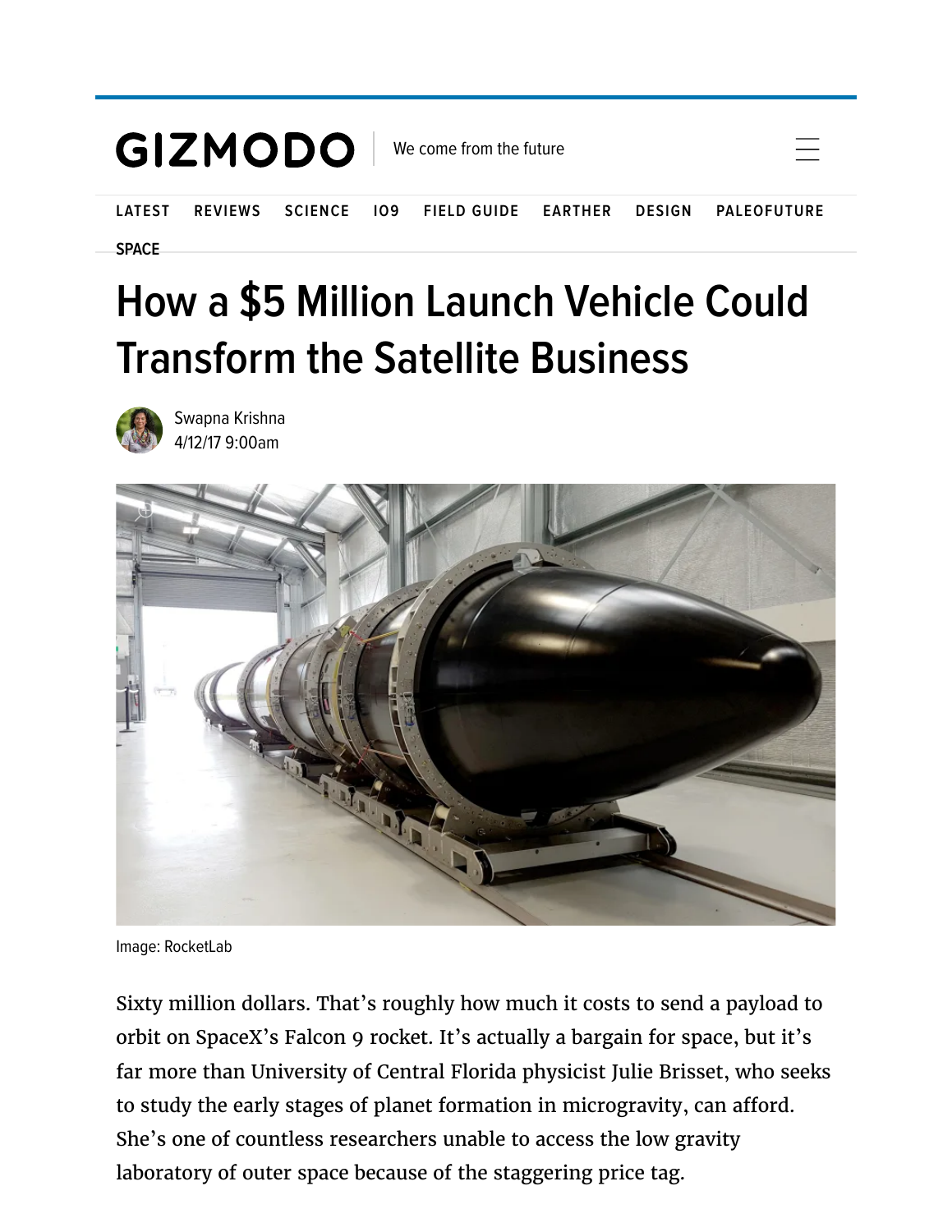That's why Brisset is eyeing New Zealand-based startup [Rocket Lab](https://www.rocketlabusa.com/) with excitement. The company, which was founded in 2006, hasn't flown a balloon into orbit yet. Its [Electron rocket](https://www.rocketlabusa.com/electron/) has a maximum payload capacity of just under 500 pounds, which is peanuts compared with the Falcon 9's 50,265-pound weight limit. But Rocket Lab does have one big thing going for it: It wants to launch rockets into space for just five million dollars.

If the company can pull that price point off—still a big 'if' as it hasn't begun commercial flights yet—five million dollar launches would be a game-changer, especially for folks operating small, lightweight satellites like CubeSats. And the small satellite market is Rocket Lab's exclusive focus. "Launch has become a bottleneck for many satellite companies, and Rocket Lab aims to solve that by providing unprecedented access to space," Peter Beck, cofounder of Rocket Lab, told Gizmodo.

CubeSats are a type of "nanosatellite," with a maximum weight of roughly 2.93 pounds, that have a standard size—10 x 10 x 11.35 cm, or some larger multiple of those dimensions. The CubeSat design dates back to 1999, when researchers at California Polytechnic State University and Stanford sought to provide graduate engineering students a cheap and feasible way to experiment with spacecraft and send them into orbit. Over time, the design has become an industry standard.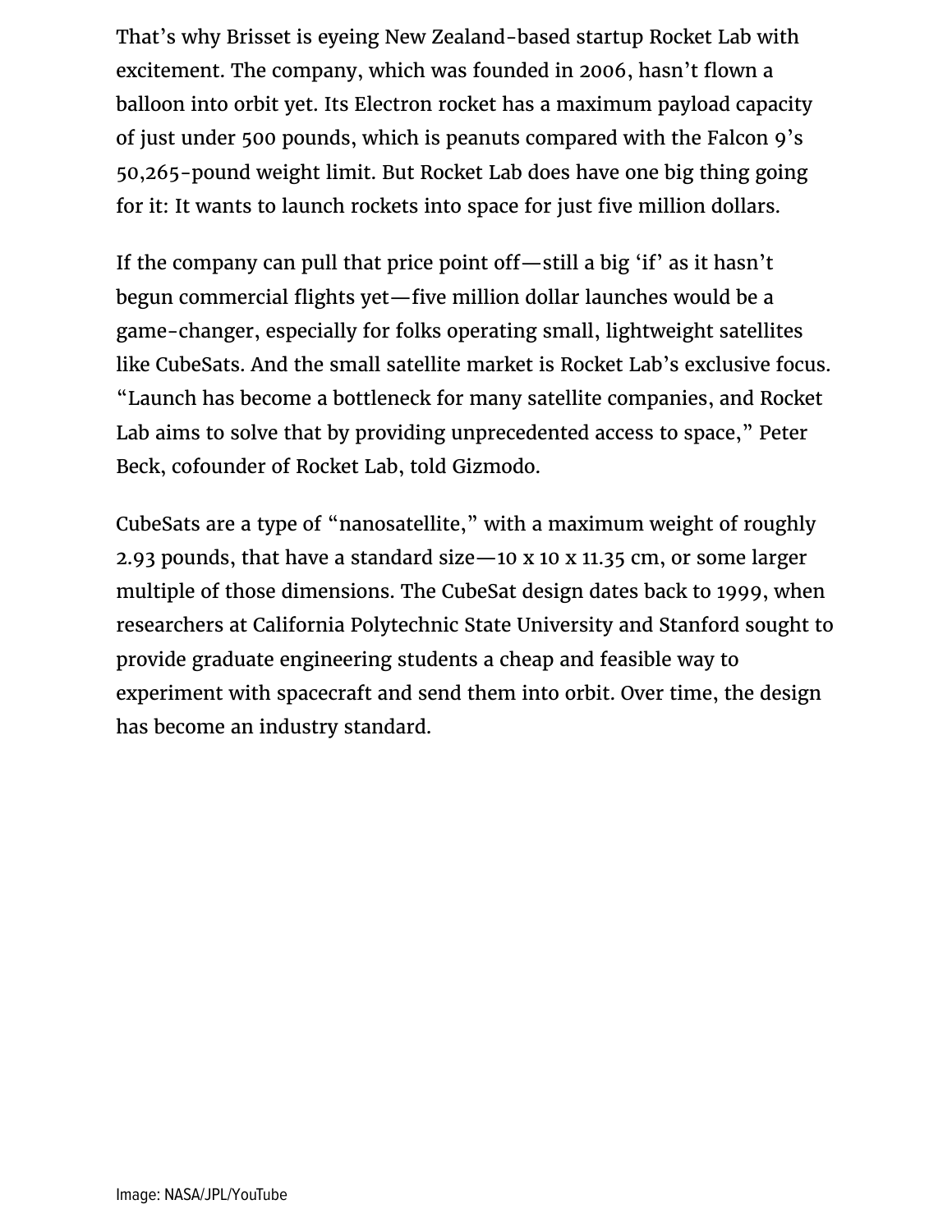"The really revolutionary aspect of CubeSats is their small format," Brisset, who is working on multiple CubeSat experiments, told Gizmodo. "This makes CubeSats very cost-effective in fabrication and transportation to space, and it significantly reduces their manufacturing time." A full-sized spacecraft can cost an enormous amount of money, in the range of several hundred million dollars, Brisset explained. But if you don't need the complexity and durability that a large spacecraft affords—if you just need to send a single scientific instrument into space for a year, for instance— you might turn to nanosatellites instead.

[In 2011, there were 12 total nanosatellite launches. In 2017, there are a](http://www.nanosats.eu/) projected 569. From package tracking to satellite Internet to studying the impacts of climate change, the ability to monitor the Earth from space is a benefit to small and large companies and governments—and CubeSats are making that possible. At least, for those who can shore up the [\\$100,000](http://www.popsci.com/former-spacex-founding-member-new-small-rocket-co) needed to stick one of these three-pound hunks of metal in the cargo capsule of a Falcon 9 rocket or similar launch vehicle.

Cost is a big impediment for the small satellite industry, but it's not the only one. Small satellites operators are also constrained by payload capacity, forced to hitch a ride on existing launches that have extra room. As result, there's a severe backlog, and the projects that make the cut tend to be the ones with ties to government agencies like NASA. For example, [AOSAT-I,](http://www.sciencedirect.com/science/article/pii/S0094576515301521) or the Asteroid Origins Satellite, is a three-unit CubeSat launching later this year that's designed to simulate the surface of an asteroid to help NASA refine the design of future asteroid landers. Then there's Mars Cube One, or [MarCo](https://www.jpl.nasa.gov/cubesat/missions/marco.php), a fleet of CubeSats that will be deployed in Martian orbit to function as a communications relay for NASA's InSight Mars lander. These projects are undoubtedly exciting—but for every small satellite with a ticket to orbit, there are dozens more on the waiting list.

these projects, and the  $t$ Instead of treating small satellites as an afterthought, Rocket Lab is centering on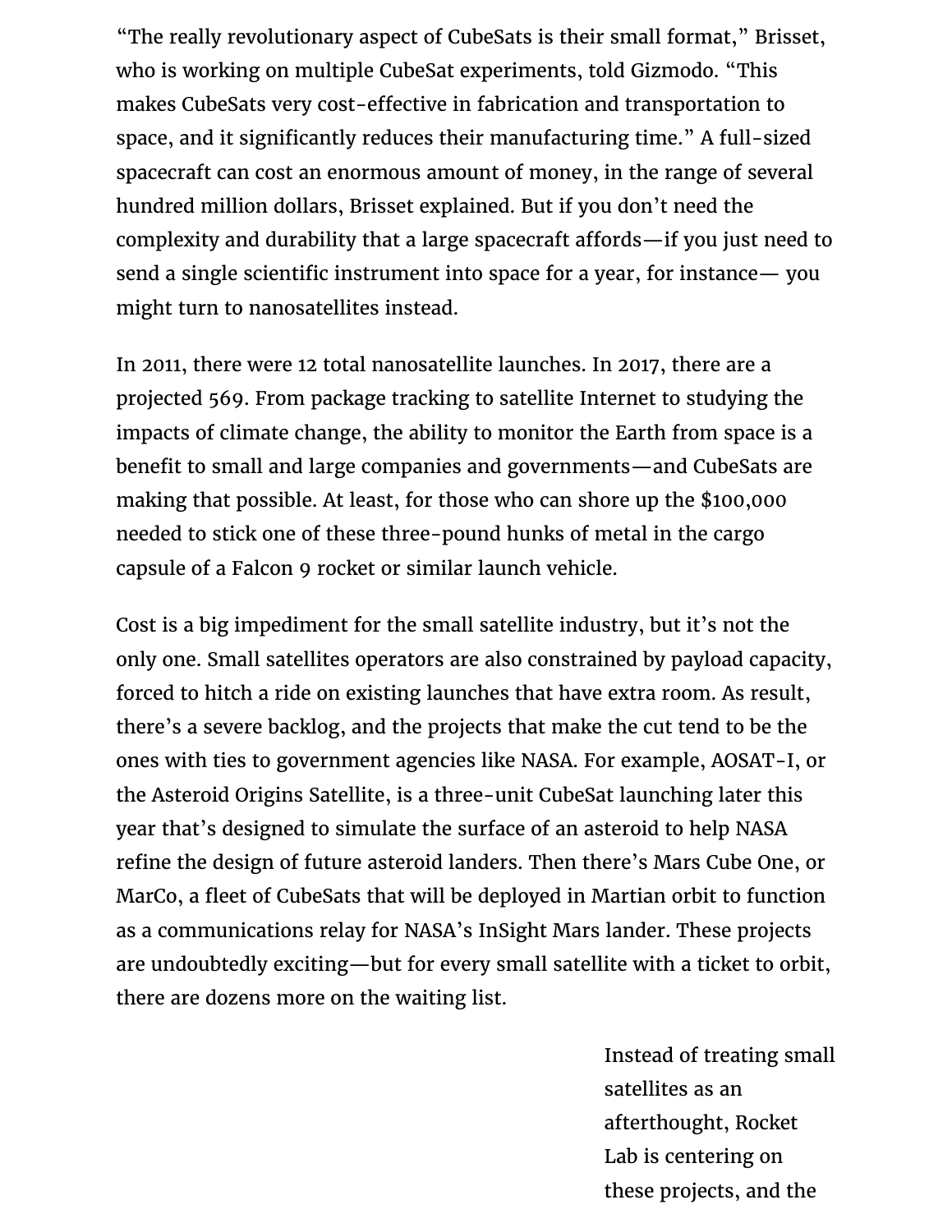**7/24/2019 how a statellite Companies who want to**  $\alpha$ launch them affordably. Its Electron rocket, whose Rutherford engine is constructed [with 3D-printed carbon](https://www.rocketlabusa.com/electron/) composite parts, is designed to keep down costs. "We chose 3D printing as it lends itself to rapid manufacturing, in turn reducing the cost and time of creation and increasing our ability to launch with higher frequency,"

Image: RocketLab

[said Beck. The rocket is also unique in that it claims the first-ever partially](http://www.popsci.com/rocket-labs-got-3d-printed-battery-powered-rocket-engine#page-2) battery-powered engine—it uses electric motors that run on lithium batteries to pump liquid fuel into a combustion chamber, eliminating the need for heavy turbopumps, and additional fuel to operate them. While the design is not yet flight proven, Beck [told The Verge](http://www.theverge.com/2017/2/16/14628922/rocket-lab-electron-rutherford-engine-small-satellite-launcher) electric batteries reduce the cost and overall complexity of the engine.

If you take Rocket Lab's \$5 million, 500-lb capacity, the price per CubeSat comes out to roughly \$30,000. If a company wanted to buy out the entire launch vehicle, that might also be feasible. "There's a lot of advantages that can come from a smaller launch provider, where we can afford to buy the full rocket, and then we have a lot more say in terms of exactly what orbit we're going into, when it's going, what safety requirements we have to adhere to," Mike Safyan, Director of Launch and Regulatory Affairs at private satellite operator Planet, told Gizmodo.

Rocket Lab not the first company to seek to provide for the small satellite market—Vector Space Systems and Virgin Orbit are two others that come to [mind—but it's one of the furthest along. Recently, the company announced](http://www.space.com/35730-electron-rocket-nears-new-zealand-test-launch.html)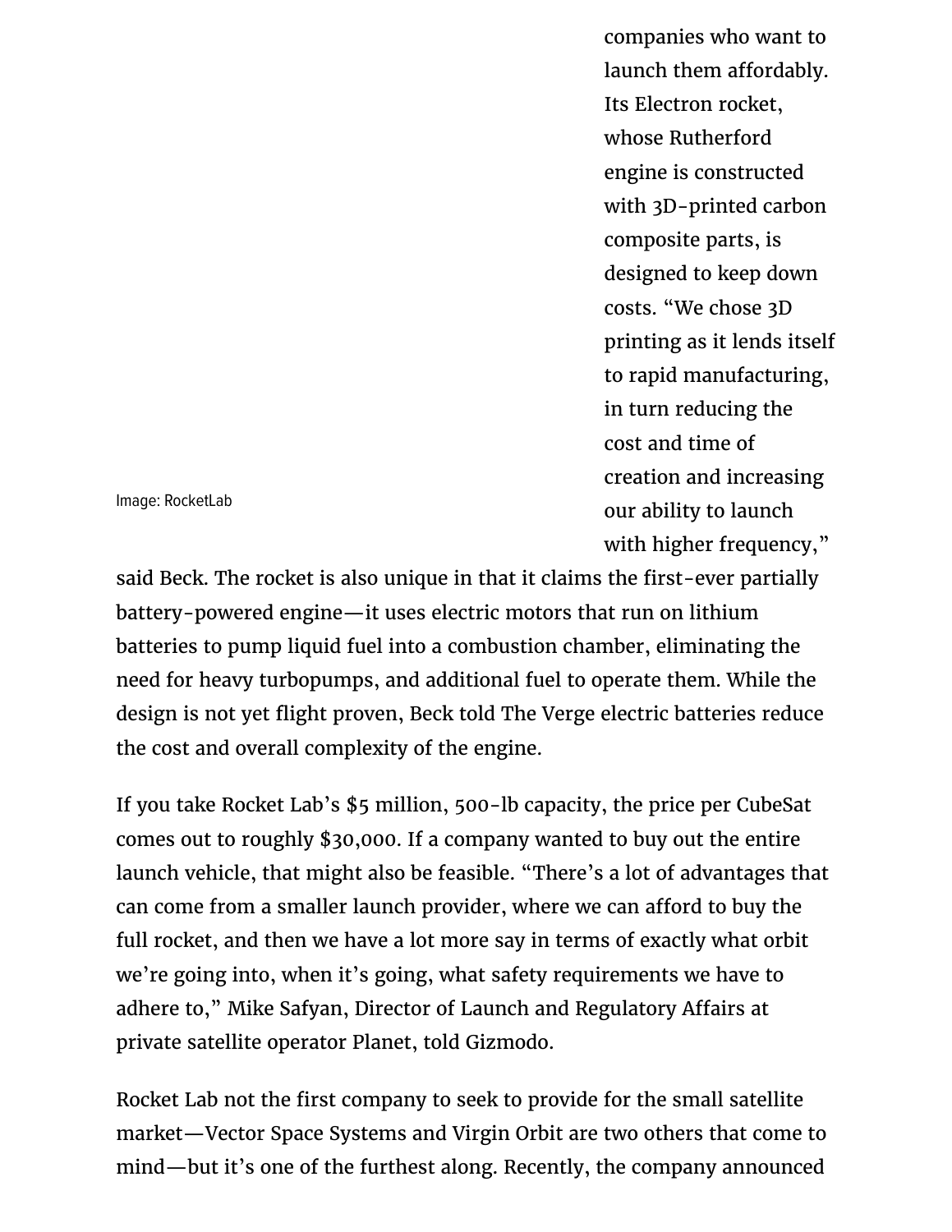[that its Electron rocket is ready for flight tests, the first of which should](http://www.space.com/35730-electron-rocket-nears-new-zealand-test-launch.html) occur within the next few months.

It's worth taking any company's claims of a revolutionary new technology with a grain of salt. But at least a few others in the space industry, including Phil Larson, former SpaceX communications manager, and currently with the University of Colorado, Boulder, are optimistic about Rocket Lab's chances of achieving its \$5 million price point. "Rocket Lab is [one of the companies] innovating and helping encourage a whole new smallsat industry," Larson told Gizmodo. "What they're attempting to do is definitely ambitious, but I think it's achievable as well—and would do wonders to help more of these smallsat startups close their business case."

Brisset also has been excited to follow Rocket Lab's journey. Her team envisions CubeSats as a platform for countless microgravity experiments, including her own project, which studies the early stages of planet formation.